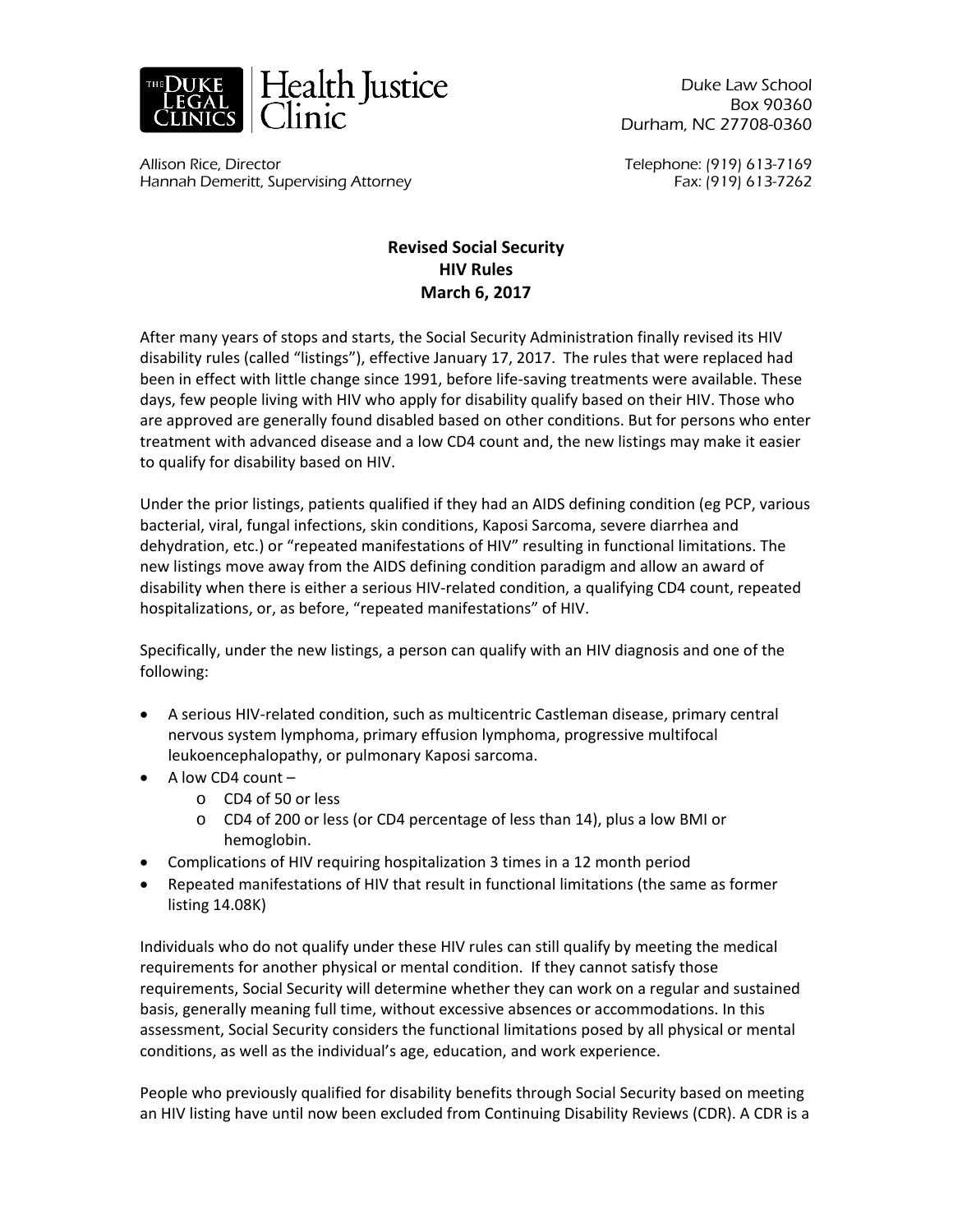periodic review of a case to determine whether the individual has medically improved and is now able to work. With the implementation of the new listings, Social Security has changed its policy regarding CDRs for people disabled because of HIV. Going forward, people who qualify under the HIV listing will be subject to review unless they qualified based on Multicentric Castleman disease, Primary central nervous system lymphoma, Primary effusion lymphoma, Progressive multifocal leukoencephalopathy), or Pulmonary Kaposi sarcoma.

Below is the text of the new HIV rule, followed by SSA's guidance about how to evaluate disability claims based on HIV. The full listing can be found online at:

# <https://www.ssa.gov/disability/professionals/bluebook/14.00-Immune-Adult.htm>

**14.11** *Human immunodeficiency virus (HIV) infection.* With documentation as described in 14.00F1 and one of the following:

**A.** Multicentric (not localized or unicentric) Castleman disease affecting multiple groups of lymph nodes or organs containing lymphoid tissue (see 14.00F3a). OR

**B.** Primary central nervous system lymphoma (see 14.00F3b). OR

**C.** Primary effusion lymphoma (see 14.00F3c). OR

**D.** Progressive multifocal leukoencephalopathy (see 14.00F3d). OR

**E.** Pulmonary Kaposi sarcoma (see 14.00F3e). OR

**F.** Absolute CD4 count of 50 cells/mm3 or less (see 14.00F4). OR

**G.** Absolute CD4 count of less than 200 cells/mm3 or CD4 percentage of less than 14 percent, and one of the following (values do not have to be measured on the same date) (see 14.00F5):

- 1. BMI measurement of less than 18.5; or
- 2. Hemoglobin measurement of less than 8.0 grams per deciliter (g/dL). OR

**H.** Complication(s) of HIV infection requiring at least three hospitalizations within a 12-month period and at least 30 days apart (see 14.00F6). Each hospitalization must last at least 48 hours, including hours in a hospital emergency department immediately before the hospitalization. OR

**I.** Repeated (as defined in 14.00I3) manifestations of HIV infection, including those listed in 14.11A-H, but without the requisite findings for those listings (for example, Kaposi sarcoma not meeting the criteria in 14.11E), or other manifestations (including, but not limited to, cardiovascular disease (including myocarditis, pericardial effusion, pericarditis, endocarditis, or pulmonary arteritis), diarrhea, distal sensory polyneuropathy, glucose intolerance, gynecologic conditions (including cervical cancer or pelvic inflammatory disease, see 14.00F7), hepatitis, HIVassociated dementia, immune reconstitution inflammatory syndrome (IRIS), infections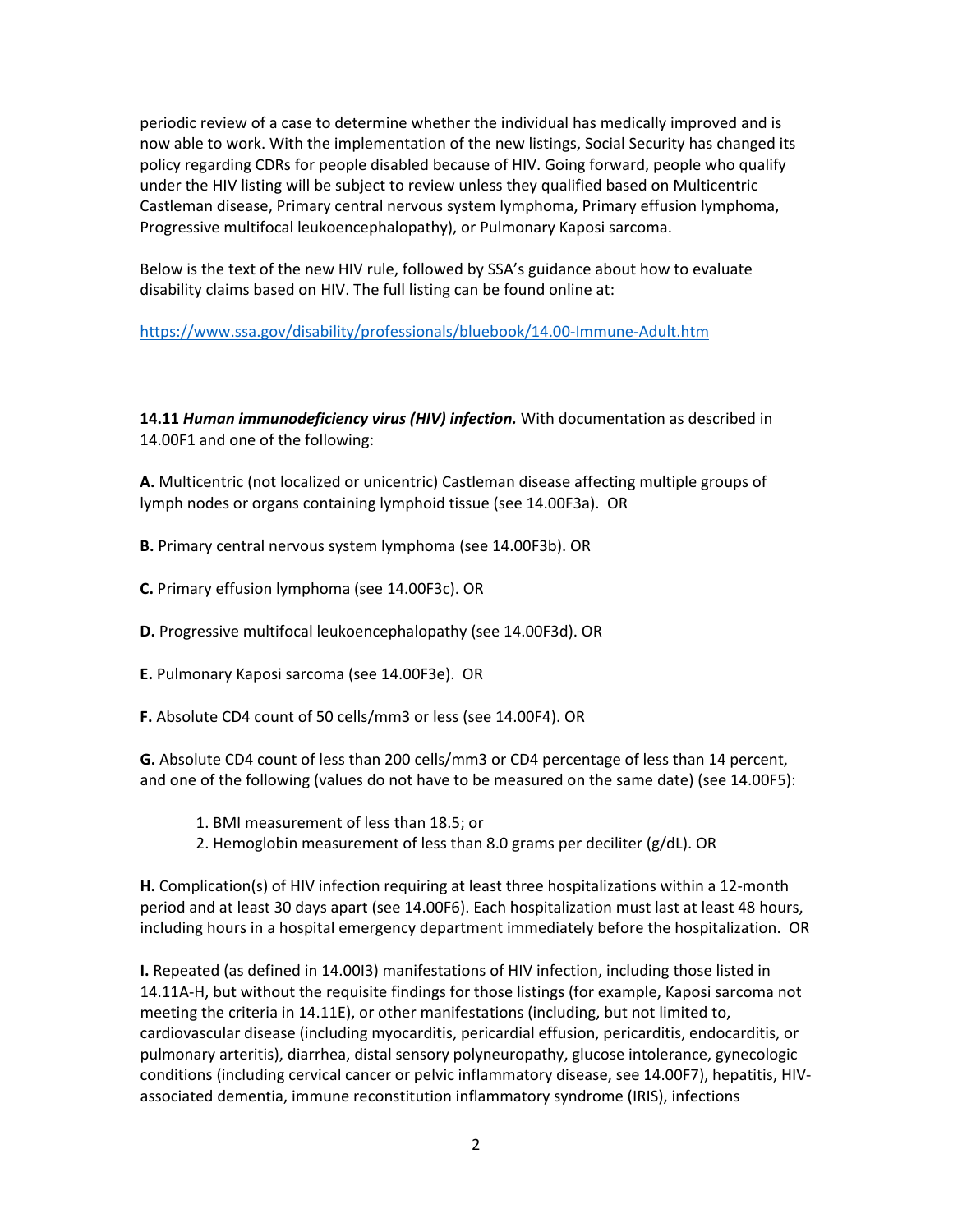(bacterial, fungal, parasitic, or viral), lipodystrophy (lipoatrophy or lipohypertrophy), malnutrition, muscle weakness, myositis, neurocognitive or other mental limitations not meeting the criteria in 12.00, oral hairy leukoplakia, osteoporosis, pancreatitis, peripheral neuropathy) resulting in significant, documented symptoms or signs (for example, but not limited to, fever, headaches, insomnia, involuntary weight loss, malaise, nausea, night sweats, pain, severe fatigue, or vomiting) and one of the following at the marked level:

- 1. Limitation of activities of daily living.
- 2. Limitation in maintaining social functioning.

3. Limitation in completing tasks in a timely manner due to deficiencies in concentration, persistence, or pace.

**\* \* \* \* \***

## **F. How do we document and evaluate HIV infection?**

Any individual with HIV infection, including one with a diagnosis of acquired immune deficiency syndrome (AIDS), may be found disabled under 14.11 if his or her impairment meets the criteria in that listing or is medically equivalent to the criteria in that listing.

1. *Documentation of HIV infection*.

a. *Definitive documentation of HIV infection*. We may document a diagnosis of HIV infection by positive findings on one or more of the following definitive laboratory tests:

(i) HIV antibody screening test (for example, enzyme immunoassay, or EIA), confirmed by a supplemental HIV antibody test such as the Western blot (immunoblot), an immunofluorescence assay, or an HIV-1/HIV-2 antibody differentiation immunoassay.

(ii) HIV nucleic acid (DNA or RNA) detection test (for example, polymerase chain reaction, or PCR).

(iii) HIV p24 antigen (p24Ag) test.

(iv) Isolation of HIV in viral culture.

(v) Other tests that are highly specific for detection of HIV and that are consistent with the prevailing state of medical knowledge.

b. We will make every reasonable effort to obtain the results of your laboratory testing. Pursuant to §§ 404.1519f and 416.919f, we will purchase examinations or tests necessary to make a determination in your claim if no other acceptable documentation exists.

c. *Other acceptable documentation of HIV infection*. We may also document HIV infection without definitive laboratory evidence.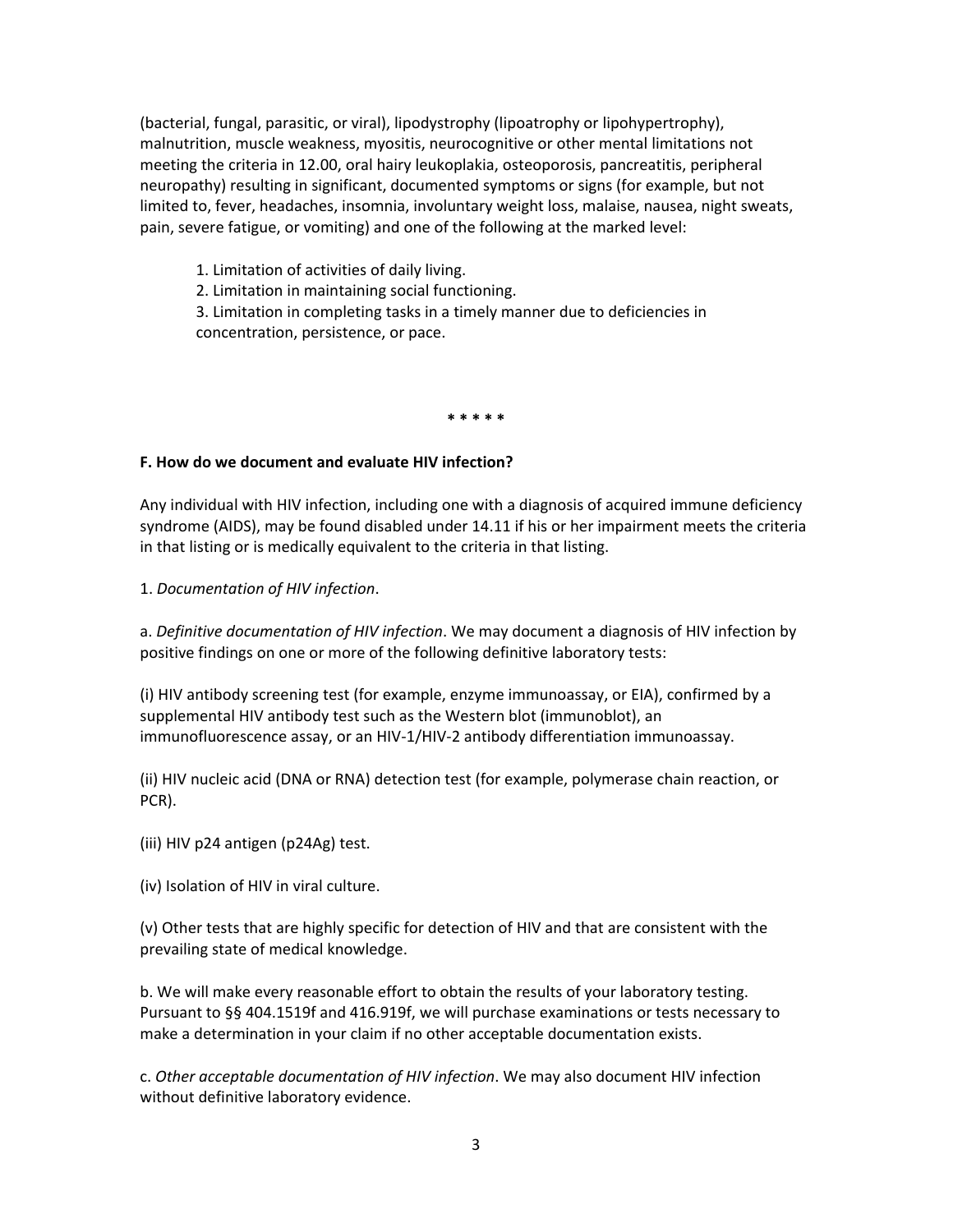(i) We will accept a persuasive report from a physician that a positive diagnosis of your HIV infection was confirmed by an appropriate laboratory test(s), such as those described in 14.00F1a. To be persuasive, this report must state that you had the appropriate definitive laboratory test(s) for diagnosing your HIV infection and provide the results. The report must also be consistent with the remaining evidence of record.

(ii) We may also document HIV infection by the medical history, clinical and laboratory findings, and diagnosis(es) indicated in the medical evidence, provided that such documentation is consistent with the prevailing state of medical knowledge and clinical practice and is consistent with the other evidence in your case record. For example, we will accept a diagnosis of HIV infection without definitive laboratory evidence of the HIV infection if you have an opportunistic disease that is predictive of a defect in cell-mediated immunity (for example, toxoplasmosis of the brain or Pneumocystis pneumonia (PCP)), and there is no other known cause of diminished resistance to that disease (for example, long-term steroid treatment or lymphoma). In such cases, we will make every reasonable effort to obtain full details of the history, medical findings, and results of testing.

## 2. *Documentation of the manifestations of HIV infection*.

a. *Definitive documentation of manifestations of HIV infection*. We may document manifestations of HIV infection by positive findings on definitive laboratory tests, such as culture, microscopic examination of biopsied tissue or other material (for example, bronchial washings), serologic tests, or on other generally acceptable definitive tests consistent with the prevailing state of medical knowledge and clinical practice.

b. We will make every reasonable effort to obtain the results of your laboratory testing. Pursuant to §§ 404.1519f and 416.919f, we will purchase examinations or tests necessary to make a determination of your claim if no other acceptable documentation exists.

c. *Other acceptable documentation of manifestations of HIV infection*. We may also document manifestations of HIV infection without definitive laboratory evidence.

(i) We will accept a persuasive report from a physician that a positive diagnosis of your manifestation of HIV infection was confirmed by an appropriate laboratory test(s). To be persuasive, this report must state that you had the appropriate definitive laboratory test(s) for diagnosing your manifestation of HIV infection and provide the results. The report must also be consistent with the remaining evidence of record.

(ii) We may also document manifestations of HIV infection without the definitive laboratory evidence described in 14.00F2a, provided that such documentation is consistent with the prevailing state of medical knowledge and clinical practice and is consistent with the other evidence in your case record. For example, many conditions are now commonly diagnosed based on some or all of the following: Medical history, clinical manifestations, laboratory findings (including appropriate medically acceptable imaging), and treatment responses. In such cases, we will make every reasonable effort to obtain full details of the history, medical findings, and results of testing.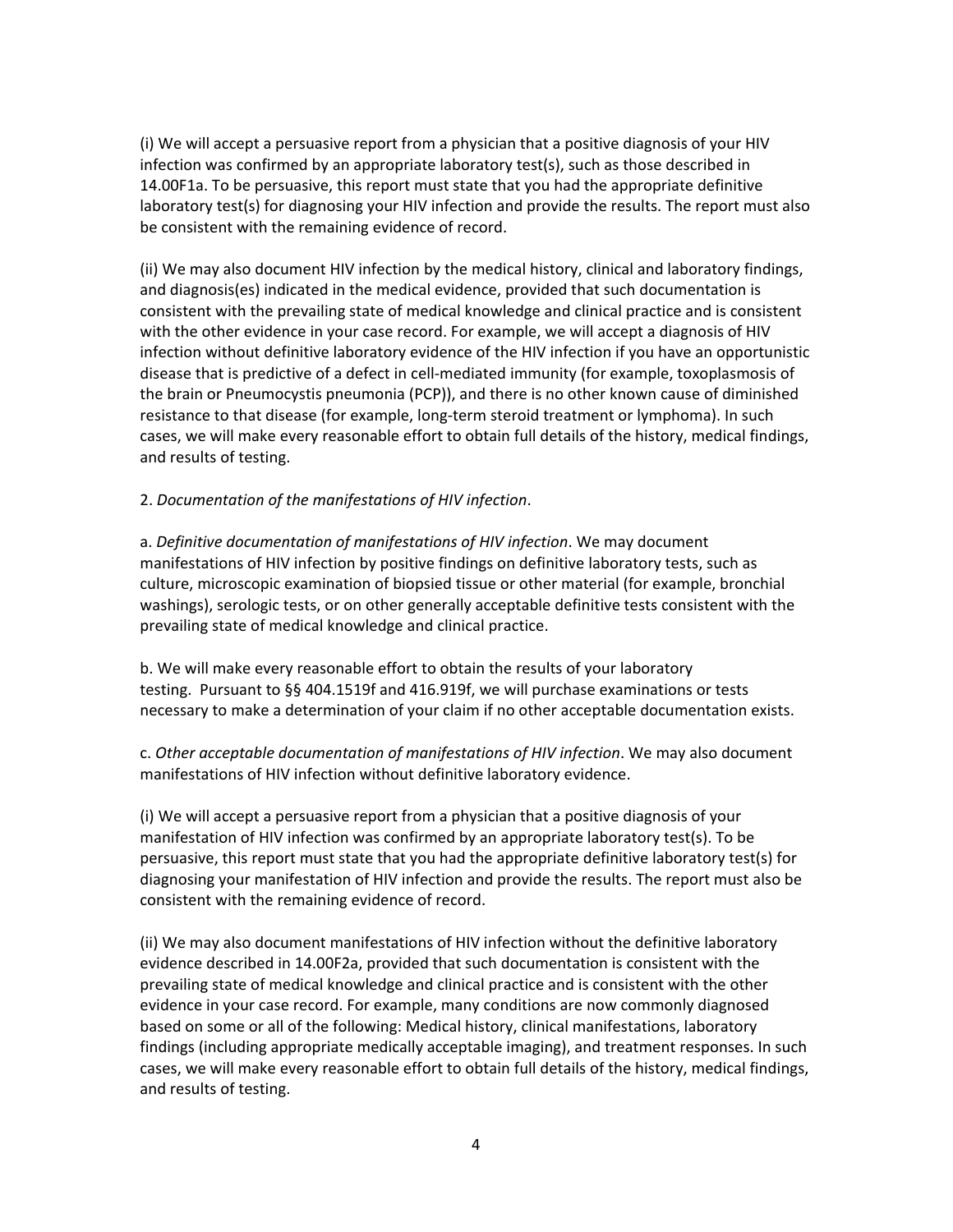#### 3. *Disorders associated with HIV infection (14.11A-E)*.

a. *Multicentric Castleman disease* (MCD, 14.11A) affects multiple groups of lymph nodes and organs containing lymphoid tissue. This widespread involvement distinguishes MCD from localized (or unicentric) Castleman disease, which affects only a single set of lymph nodes. While not a cancer, MCD is known as a lymphoproliferative disorder. Its clinical presentation and progression is similar to that of lymphoma, and its treatment may include radiation or chemotherapy. We require characteristic findings on microscopic examination of the biopsied lymph nodes or other generally acceptable methods consistent with the prevailing state of medical knowledge and clinical practice to establish the diagnosis. Localized (or unicentric) Castleman disease does not meet or medically equal the criterion in 14.11A, but we may evaluate it under the criteria in 14.11H or 14.11I.

b. *Primary central nervous system lymphoma* (PCNSL, 14.11B) originates in the brain, spinal cord, meninges, or eye. Imaging tests (for example, MRI) of the brain, while not diagnostic, may show a single lesion or multiple lesions in the white matter of the brain. We require characteristic findings on microscopic examination of the cerebral spinal fluid or of the biopsied brain tissue, or other generally acceptable methods consistent with the prevailing state of medical knowledge and clinical practice to establish the diagnosis.

c. *Primary effusion lymphoma* (PEL, 14.11C) is also known as body cavity lymphoma. We require characteristic findings on microscopic examination of the effusion fluid or of the biopsied tissue from the affected internal organ, or other generally acceptable methods consistent with the prevailing state of medical knowledge and clinical practice to establish the diagnosis.

d. *Progressive multifocal leukoencephalopathy* (PML, 14.11D) is a progressive neurological degenerative syndrome caused by the John Cunningham (JC) virus in immunosuppressed individuals. Clinical findings of PML include clumsiness, progressive weakness, and visual and speech changes. Personality and cognitive changes may also occur. We require appropriate clinical findings, characteristic white matter lesions on MRI, and a positive PCR test for the JC virus in the cerebrospinal fluid to establish the diagnosis. We also accept a positive brain biopsy for JC virus or other generally acceptable methods consistent with the prevailing state of medical knowledge and clinical practice to establish the diagnosis.

e. *Pulmonary Kaposi sarcoma* (Kaposi sarcoma in the lung, 14.11E) is the most serious form of Kaposi sarcoma (KS). Other internal KS tumors (for example, tumors of the gastrointestinal tract) have a more variable prognosis. We require characteristic findings on microscopic examination of the induced sputum, bronchoalveolar lavage washings, or of the biopsied transbronchial tissue, or by other generally acceptable methods consistent with the prevailing state of medical knowledge and clinical practice to establish the diagnosis.

4. *CD4 measurement (14.11F).* To evaluate your HIV infection under 14.11F, we require one measurement of your absolute CD4 count (also known as CD4 count or CD4+ T-helper lymphocyte count). This measurement must occur within the period we are considering in connection with your application or continuing disability review. If you have more than one measurement of your absolute CD4 count within this period, we will use your lowest absolute CD4 count.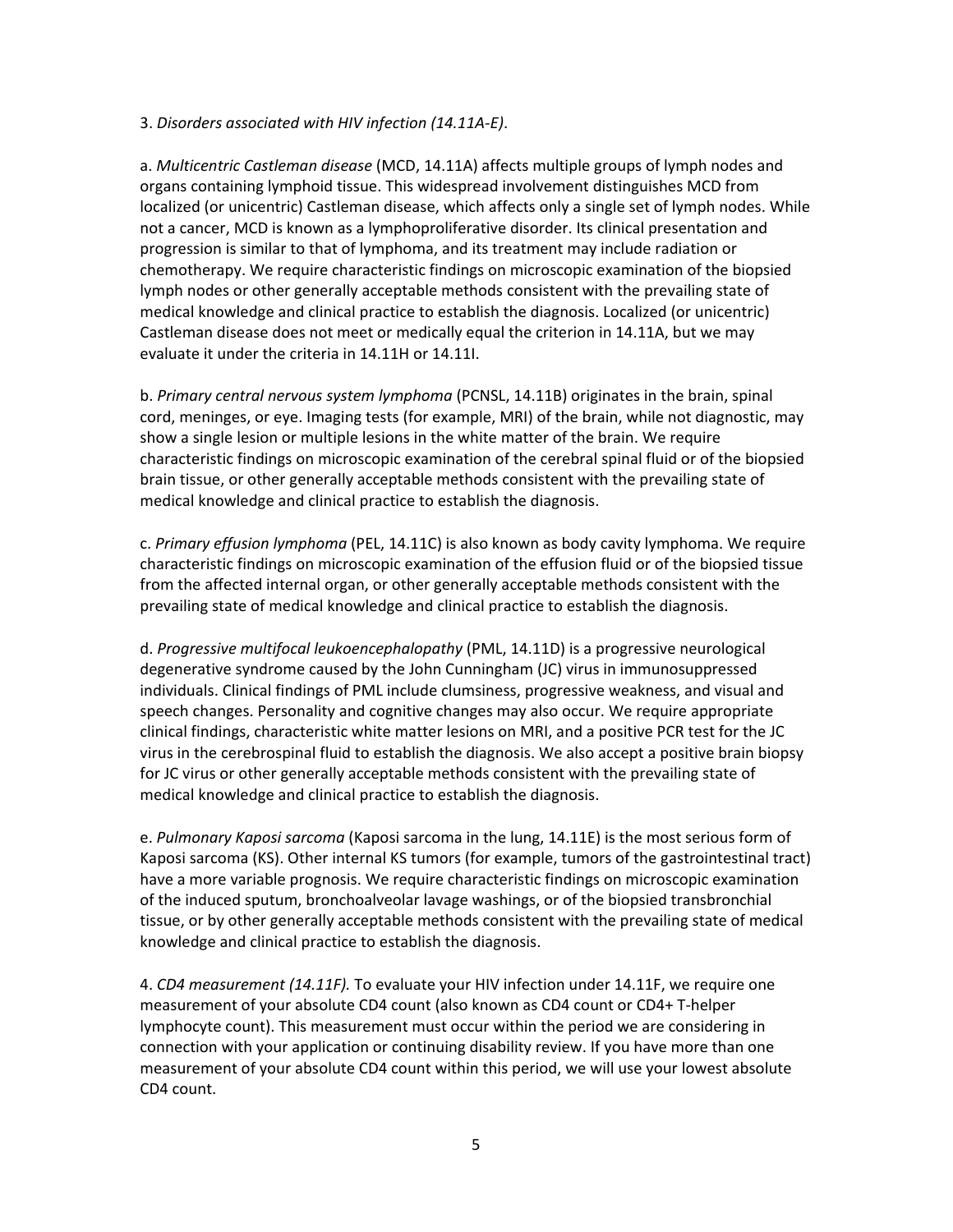5. *Measurement of CD4 and either body mass index or hemoglobin* (14.11G). To evaluate your HIV infection under 14.11G, we require one measurement of your absolute CD4 count or your CD4 percentage, and either a measurement of your body mass index (BMI) or your hemoglobin. These measurements must occur within the period we are considering in connection with your application or continuing disability review. If you have more than one measurement of your CD4 (absolute count or percentage), BMI, or hemoglobin within this period, we will use the lowest of your CD4 (absolute count or percentage), BMI, or hemoglobin. The date of your lowest CD4 (absolute count or percentage) measurement may be different from the date of your lowest BMI or hemoglobin measurement. We calculate your BMI using the formulas in 5.00G2.

## 6. *Complications of HIV infection requiring hospitalization (14.11H).*

a. Complications of HIV infection may include infections (common or opportunistic), cancers, and other conditions. Examples of complications that may result in hospitalization include: Depression; diarrhea; immune reconstitution inflammatory syndrome; malnutrition; and PCP and other severe infections.

b. Under 14.11H, we require three hospitalizations within a 12-month period that are at least 30 days apart and that result from a complication(s) of HIV infection. The hospitalizations may be for the same complication or different complications of HIV infection and are not limited to the examples of complications that may result in hospitalization listed in 14.00F6a. All three hospitalizations must occur within the period we are considering in connection with your application or continuing disability review. Each hospitalization must last at least 48 hours, including hours in a hospital emergency department immediately before the hospitalization.

c. We will use the rules on medical equivalence in §§ 404.1526 and 416.926 to evaluate your HIV infection if you have fewer, but longer, hospitalizations, or more frequent, but shorter, hospitalizations, or if you receive nursing, rehabilitation, or other care in alternative settings.

## 7. *HIV infection manifestations specific to women*.

a. General. Most women with severe immunosuppression secondary to HIV infection exhibit the typical opportunistic infections and other conditions, such as PCP, Candida esophagitis, wasting syndrome, cryptococcosis, and toxoplasmosis. However, HIV infection may have different manifestations in women than in men. Adjudicators must carefully scrutinize the medical evidence and be alert to the variety of medical conditions specific to, or common in, women with HIV infection that may affect their ability to function in the workplace.

b. Additional considerations for evaluating HIV infection in women. Many of these manifestations (for example, vulvovaginal candidiasis or pelvic inflammatory disease) occur in women with or without HIV infection, but can be more severe or resistant to treatment, or occur more frequently in a woman whose immune system is suppressed. Therefore, when evaluating the claim of a woman with HIV infection, it is important to consider gynecologic and other problems specific to women, including any associated symptoms (for example, pelvic pain), in assessing the severity of the impairment and resulting functional limitations. We may evaluate manifestations of HIV infection in women under 14.11H-I, or under the criteria for the appropriate body system (for example, cervical cancer under 13.23).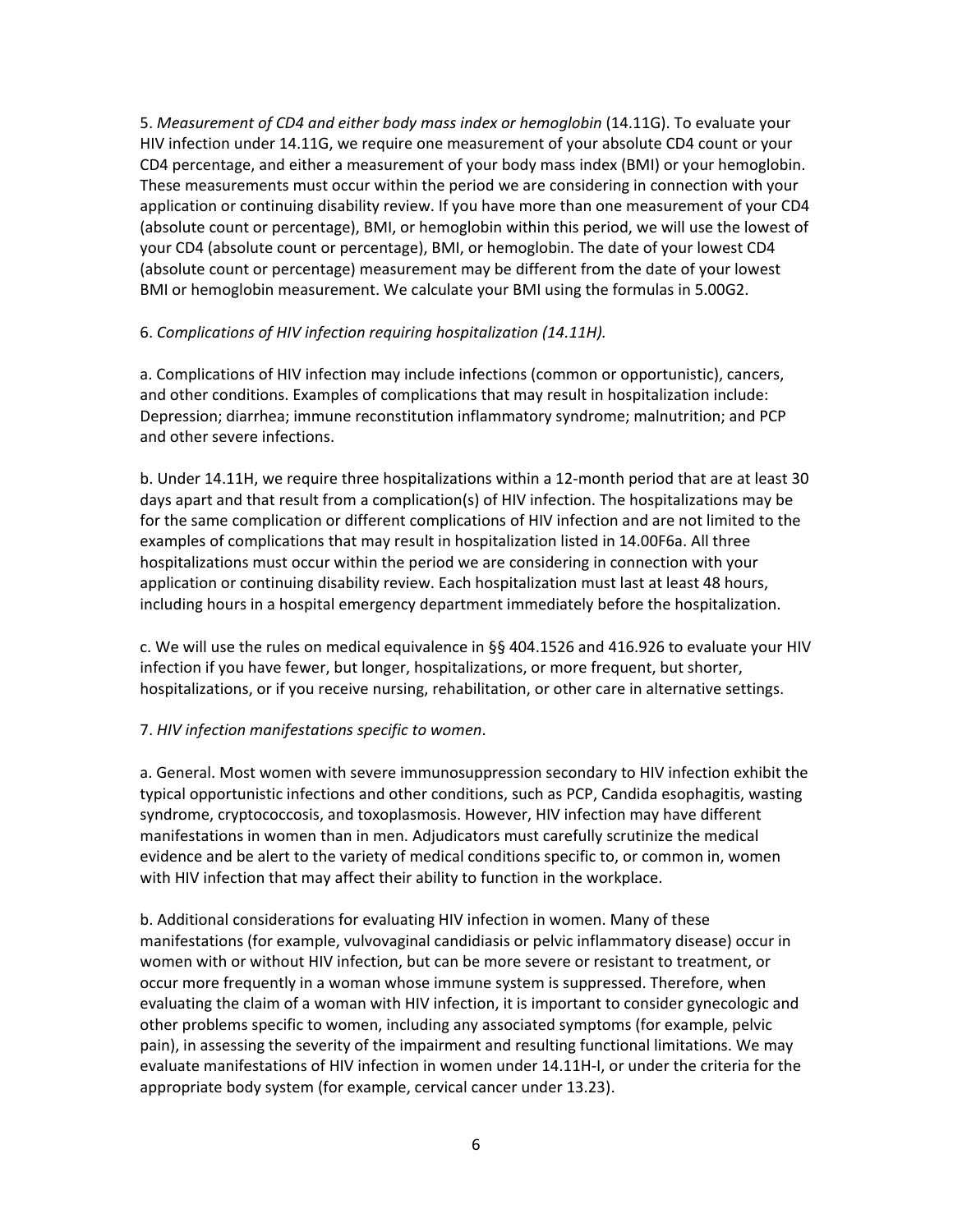8. *HIV-associated dementia* (HAD). HAD is an advanced neurocognitive disorder, characterized by a significant decline in cognitive functioning. We evaluate HAD under 14.11I. Other names associated with neurocognitive disorders due to HIV infection include: AIDS dementia complex, HIV dementia, HIV encephalopathy, and major neurocognitive disorder due to HIV infection.

## **G. How do we consider the effects of treatment in evaluating your autoimmune disorder, immune deficiency disorder, or HIV infection?**

1. *General.* If your impairment does not otherwise meet the requirements of a listing, we will consider your medical treatment in terms of its effectiveness in improving the signs, symptoms, and laboratory abnormalities of your specific immune system disorder or its manifestations, and in terms of any side effects that limit your functioning. We will make every reasonable effort to obtain a specific description of the treatment you receive (including surgery) for your immune system disorder. We consider:

a. The effects of medications you take.

b. Adverse side effects (acute and chronic).

c. The intrusiveness and complexity of your treatment (for example, the dosing schedule, need for injections).

d. The effect of treatment on your mental functioning (for example, cognitive changes, mood disturbance).

e. Variability of your response to treatment (see 14.00G2).

f. The interactive and cumulative effects of your treatments. For example, many individuals with immune system disorders receive treatment both for their immune system disorders and for the manifestations of the disorders or co-occurring impairments, such as treatment for HIV infection and hepatitis C. The interactive and cumulative effects of these treatments may be greater than the effects of each treatment considered separately.

g. The duration of your treatment.

h. Any other aspects of treatment that may interfere with your ability to function.

2. *Variability of your response to treatment.* Your response to treatment and the adverse or beneficial consequences of your treatment may vary widely. The effects of your treatment may be temporary or long term. For example, some individuals may show an initial positive response to a drug or combination of drugs followed by a decrease in effectiveness. When we evaluate your response to treatment and how your treatment may affect you, we consider such factors as disease activity before treatment, requirements for changes in therapeutic regimens, the time required for therapeutic effectiveness of a particular drug or drugs, the limited number of drug combinations that may be available for your impairment(s), and the time-limited efficacy of some drugs. For example, an individual with HIV infection or another immune deficiency disorder who develops pneumonia or tuberculosis may not respond to the same antibiotic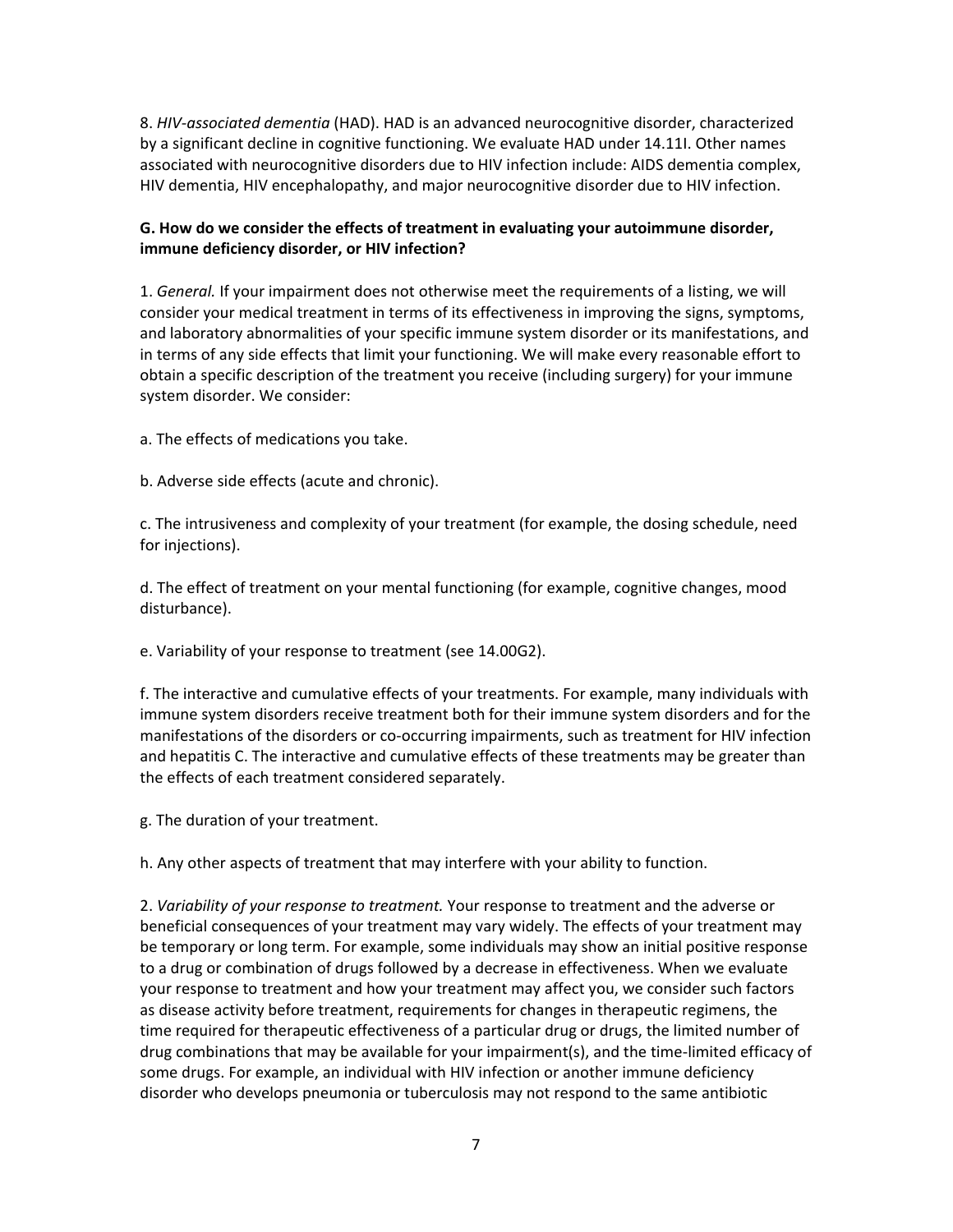regimen used in treating individuals without HIV infection or another immune deficiency disorder, or may not respond to an antibiotic that he or she responded to before. Therefore, we must consider the effects of your treatment on an individual basis, including the effects of your treatment on your ability to function.

3. *How we evaluate the effects of treatment for autoimmune disorders on your ability to function.* Some medications may have acute or long-term side effects. When we consider the effects of corticosteroids or other treatments for autoimmune disorders on your ability to function, we consider the factors in 14.00G1 and 14.00G2. Long-term corticosteroid treatment can cause ischemic necrosis of bone, posterior subcapsular cataract, weight gain, glucose intolerance, increased susceptibility to infection, and osteoporosis that may result in a loss of function. In addition, medications used in the treatment of autoimmune disorders may also have effects on mental functioning, including cognition (for example, memory), concentration, and mood.

\* \* \* \* \*

#### 5. *How we evaluate the effects of treatment for HIV infection on your ability to function*.

a. *General.* When we consider the effects of antiretroviral drugs (including the effects of highly active antiretroviral therapy (HAART)) and the effects of treatments for the manifestations of HIV infection on your ability to function, we consider the factors in 14.00G1 and 14.00G2. Side effects of antiretroviral drugs include, but are not limited to: Bone marrow suppression, pancreatitis, gastrointestinal intolerance (nausea, vomiting, diarrhea), neuropathy, rash, hepatotoxicity, lipodystrophy (fat redistribution, such as "buffalo hump"), glucose intolerance, and lactic acidosis. In addition, medications used in the treatment of HIV infection may also have effects on mental functioning, including cognition (for example, memory), concentration, and mood, and may result in malaise, severe fatigue, joint and muscle pain, and insomnia. The symptoms of HIV infection and the side effects of medication may be indistinguishable from each other. We will consider all of your functional limitations, whether they result from your symptoms or signs of HIV infection or the side effects of your treatment.

b. *Structured treatment interruptions.* A structured treatment interruption (STI, also called a "drug holiday") is a treatment practice during which your treating source advises you to stop taking your medications temporarily. An STI in itself does not imply that your medical condition has improved; nor does it imply that you are noncompliant with your treatment because you are following your treating source's advice. Therefore, if you have stopped taking medication because your treating source prescribed or recommended an STI, we will not find that you are failing to follow treatment or draw inferences about the severity of your impairment on this fact alone. We will consider why your treating source has prescribed or recommended an STI and all the other information in your case record when we determine the severity of your impairment.

6. *When there is no record of ongoing treatment.* If you have not received ongoing treatment or have not had an ongoing relationship with the medical community despite the existence of a severe impairment(s), we will evaluate the medical severity and duration of your immune system disorder on the basis of the current objective medical evidence and other evidence in your case record, taking into consideration your medical history, symptoms, clinical and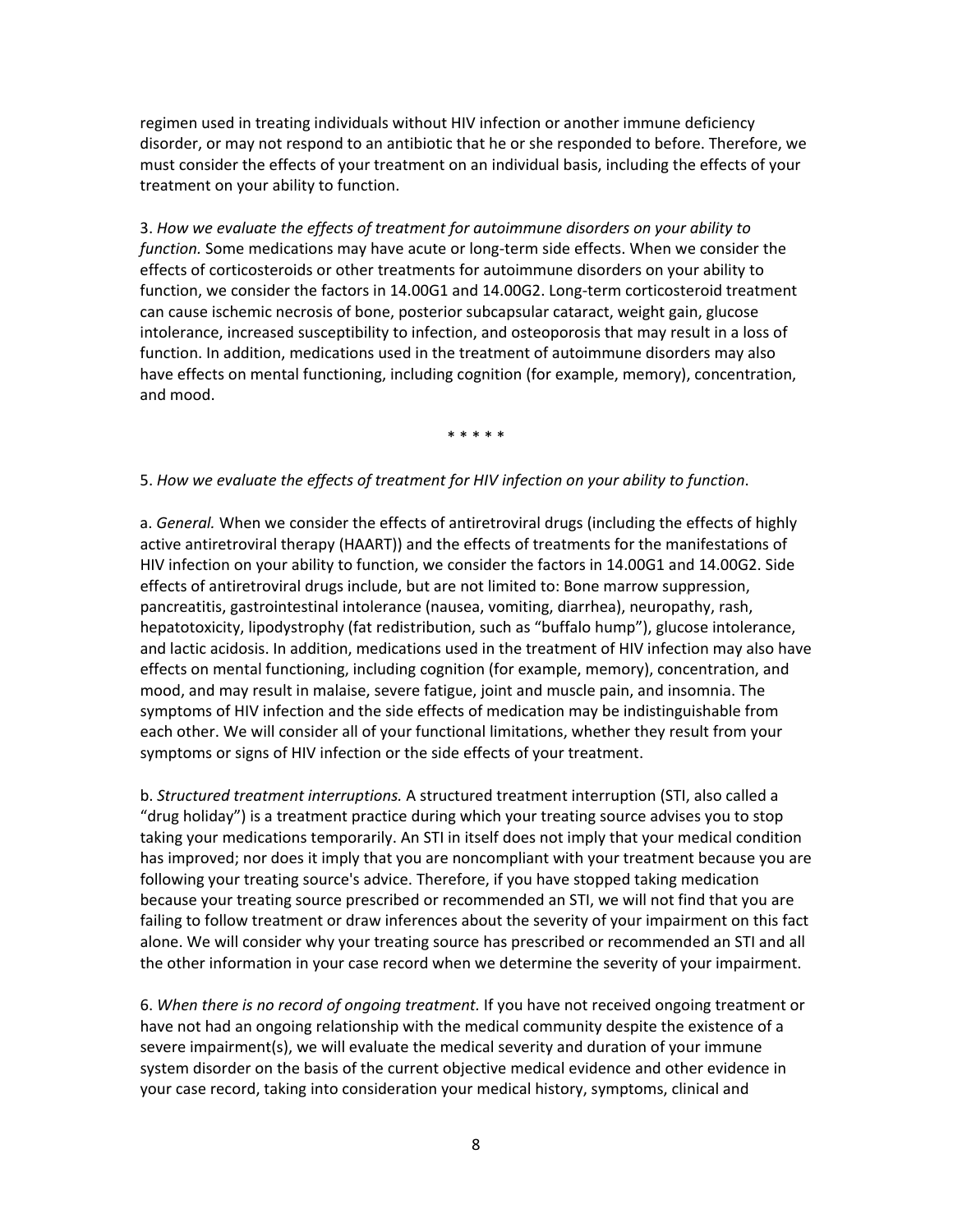laboratory findings, and medical source opinions. If you have just begun treatment and we cannot determine whether you are disabled based on the evidence we have, we may need to wait to determine the effect of the treatment on your ability to function. The amount of time we need to wait will depend on the facts of your case. If you have not received treatment, you may not be able to show an impairment that meets the criteria of one of the immune system disorders listings, but your immune system disorder may medically equal a listing or be disabling based on a consideration of your residual functional capacity, age, education, and work experience.

## **H.** *How do we consider your symptoms, including your pain, severe fatigue, and malaise?*

Your symptoms, including pain, severe fatigue, and malaise, may be important factors in our determination whether your immune system disorder(s) meets or medically equals a listing or in our determination whether you are otherwise able to work. In order for us to consider your symptoms, you must have medical signs or laboratory findings showing the existence of a medically determinable impairment(s) that could reasonably be expected to produce the symptoms. If you have such an impairment(s), we will evaluate the intensity, persistence, and functional effects of your symptoms using the rules throughout 14.00 and in our other regulations. See §§ 404.1528, 404.1529, 416.928, and 416.929. Additionally, when we assess the credibility of your complaints about your symptoms and their functional effects, we will not draw any inferences from the fact that you do not receive treatment or that you are not following treatment without considering all of the relevant evidence in your case record, including any explanations you provide that may explain why you are not receiving or following treatment.

## **I.** *How do we use the functional criteria in these listings?*

1. The following listings in this body system include standards for evaluating the functional limitations resulting from immune system disorders: 14.02B, for systemic lupus erythematosus; 14.03B, for systemic vasculitis; 14.04D, for systemic sclerosis (scleroderma); 14.05E, for polymyositis and dermatomyositis; 14.06B, for undifferentiated and mixed connective tissue disease; 14.07C, for immune deficiency disorders, excluding HIV infection; 14.09D, for inflammatory arthritis; 14.10B, for Sjögren's syndrome; and 14.11I, for HIV infection.

2. When we use one of the listings cited in 14.00I1, we will consider all relevant information in your case record to determine the full impact of your immune system disorder on your ability to function on a sustained basis. Important factors we will consider when we evaluate your functioning under these listings include, but are not limited to: Your symptoms, the frequency and duration of manifestations of your immune system disorder, periods of exacerbation and remission, and the functional impact of your treatment, including the side effects of your medication.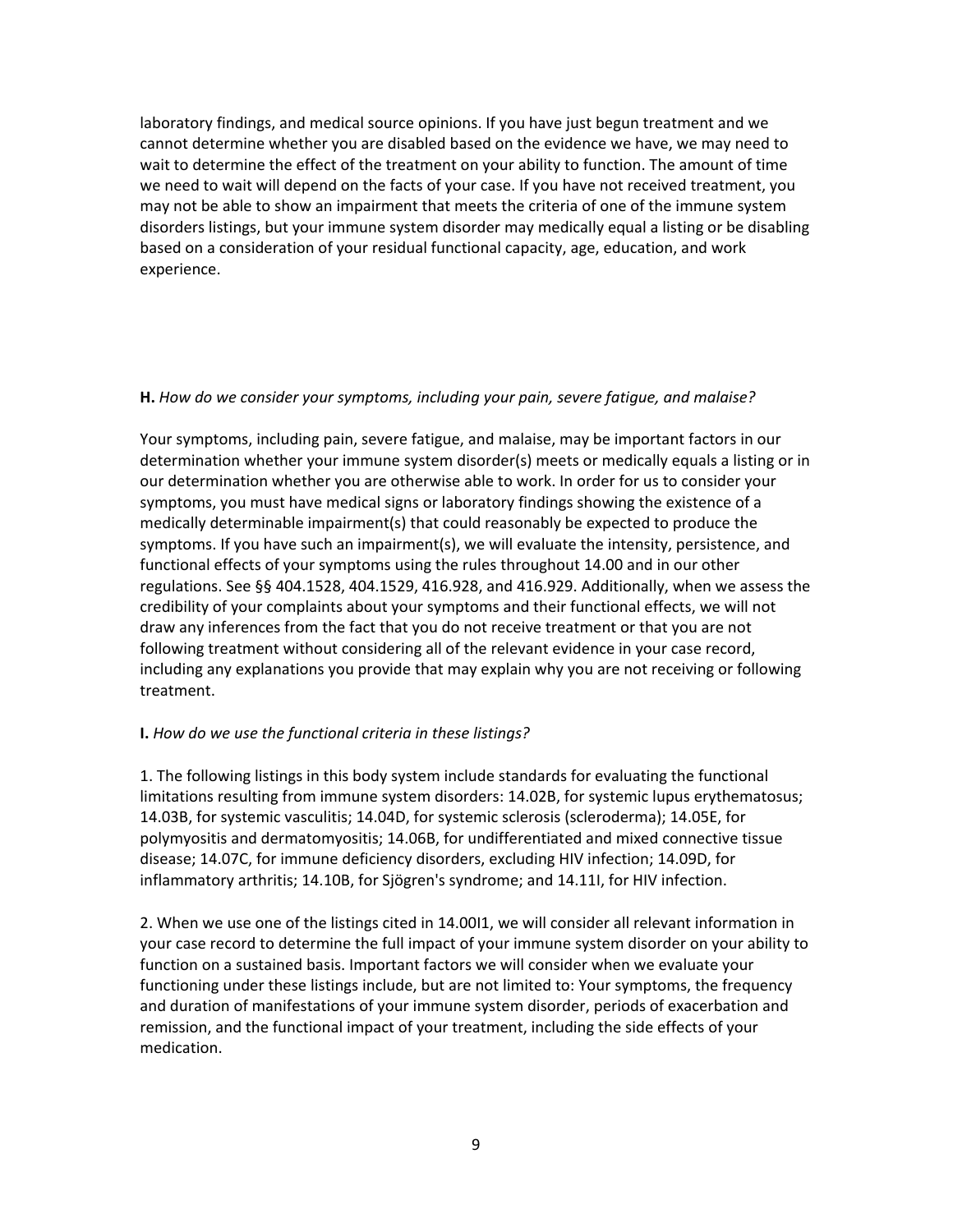3. As used in these listings, "repeated" means that the manifestations occur on an average of three times a year, or once every 4 months, each lasting 2 weeks or more; or the manifestations do not last for 2 weeks but occur substantially more frequently than three times in a year or once every 4 months; or they occur less frequently than an average of three times a year or once every 4 months but last substantially longer than 2 weeks. Your impairment will satisfy this criterion regardless of whether you have the same kind of manifestation repeatedly, all different manifestations, or any other combination of manifestations; for example, two of the same kind of manifestation and a different one. You must have the required number of manifestations with the frequency and duration required in this section. Also, the manifestations must occur within the period covered by your claim.

4. To satisfy the functional criterion in a listing, your immune system disorder must result in a "marked" level of limitation in one of three general areas of functioning: Activities of daily living, social functioning, or difficulties in completing tasks due to deficiencies in concentration, persistence, or pace. Functional limitation may result from the impact of the disease process itself on your mental functioning, physical functioning, or both your mental and physical functioning. This could result from persistent or intermittent symptoms, such as depression, severe fatigue, or pain, resulting in a limitation of your ability to do a task, to concentrate, to persevere at a task, or to perform the task at an acceptable rate of speed. You may also have limitations because of your treatment and its side effects (see 14.00G).

5. Marked limitation means that the signs and symptoms of your immune system disorder interfere seriously with your ability to function. Although we do not require the use of such a scale, "marked" would be the fourth point on a five-point scale consisting of no limitation, mild limitation, moderate limitation, marked limitation, and extreme limitation.

6. *Activities of daily living* include, but are not limited to, such activities as doing household chores, grooming and hygiene, using a post office, taking public transportation, or paying bills. We will find that you have a "marked" limitation of activities of daily living if you have a serious limitation in your ability to maintain a household or take public transportation because of symptoms, such as pain, severe fatigue, anxiety, or difficulty concentrating, caused by your immune system disorder (including manifestations of the disorder) or its treatment, even if you are able to perform some self-care activities.

7. *Social functioning* includes the capacity to interact independently, appropriately, effectively, and on a sustained basis with others. It includes the ability to communicate effectively with others. We will find that you have a "marked" limitation in maintaining social functioning if you have a serious limitation in social interaction on a sustained basis because of symptoms, such as pain, severe fatigue, anxiety, or difficulty concentrating, or a pattern of exacerbation and remission, caused by your immune system disorder (including manifestations of the disorder) or its treatment, even if you are able to communicate with close friends or relatives.

8. *Completing tasks in a timely manner* involves the ability to sustain concentration, persistence, or pace to permit timely completion of tasks commonly found in work settings. We will find that you have a "marked" limitation in completing tasks if you have a serious limitation in your ability to sustain concentration or pace adequate to complete work-related tasks because of symptoms, such as pain, severe fatigue, anxiety, or difficulty concentrating, caused by your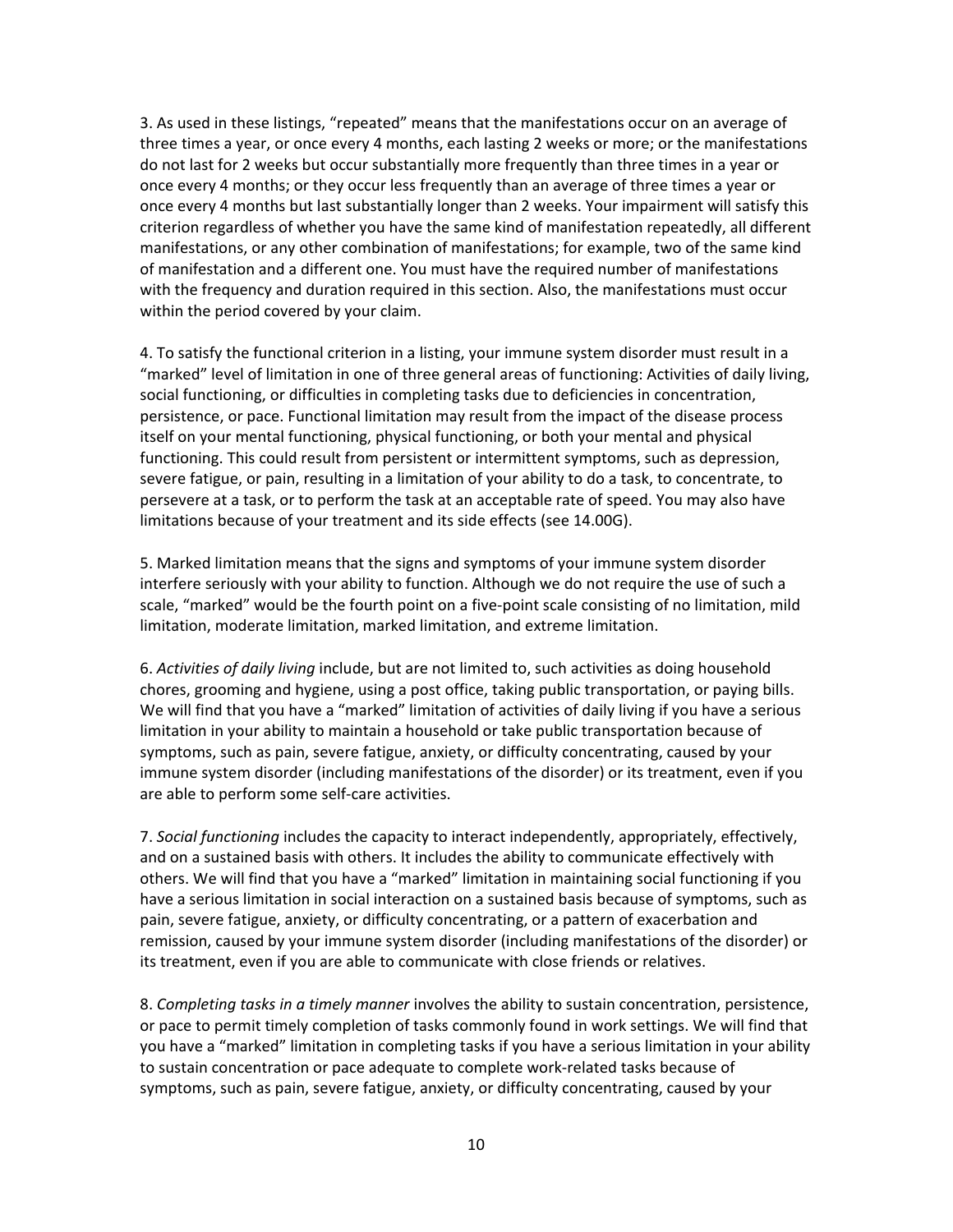immune system disorder (including manifestations of the disorder) or its treatment, even if you are able to do some routine activities of daily living.

## **J.** *How do we evaluate your immune system disorder when it does not meet one of the listings?*

1. These listings are only examples of immune system disorders that we consider severe enough to prevent you from doing any gainful activity. If your impairment(s) does not meet the criteria of any of these listings, we must also consider whether you have an impairment(s) that satisfies the criteria of a listing in another body system.

2. Individuals with immune system disorders, including HIV infection, may manifest signs or symptoms of a mental impairment or of another physical impairment. For example, HIV infection may accelerate the onset of conditions such as diabetes or affect the course of or treatment options for diseases such as cardiovascular disease or hepatitis. We may evaluate these impairments under the affected body system. For example, we will evaluate:

a. Musculoskeletal involvement, such as surgical reconstruction of a joint, under 1.00.

b. Ocular involvement, such as dry eye, under 2.00.

c. Respiratory impairments, such as pleuritis, under 3.00.

d. Cardiovascular impairments, such as cardiomyopathy, under 4.00.

e. Digestive impairments, such as hepatitis (including hepatitis C) or weight loss as a result of HIV infection that affects the digestive system, under 5.00.

f. Genitourinary impairments, such as nephropathy, under 6.00.

g. Hematologic abnormalities, such as anemia, granulocytopenia, and thrombocytopenia, under 7.00.

h. Skin impairments, such as persistent fungal and other infectious skin eruptions, and photosensitivity, under 8.00.

i. Neurologic impairments, such as neuropathy or seizures, under 11.00.

j. Mental disorders, such as depression, anxiety, or cognitive deficits, under 12.00.

k. Allergic disorders, such as asthma or atopic dermatitis, under 3.00 or 8.00 or under the criteria in another affected body system.

l. Syphilis or neurosyphilis under the criteria for the affected body system; for example, 2.00 Special senses and speech, 4.00 Cardiovascular system, or 11.00 Neurological.

3. If you have a severe medically determinable impairment(s) that does not meet a listing, we will determine whether your impairment(s) medically equals a listing. (See §§ 404.1526 and